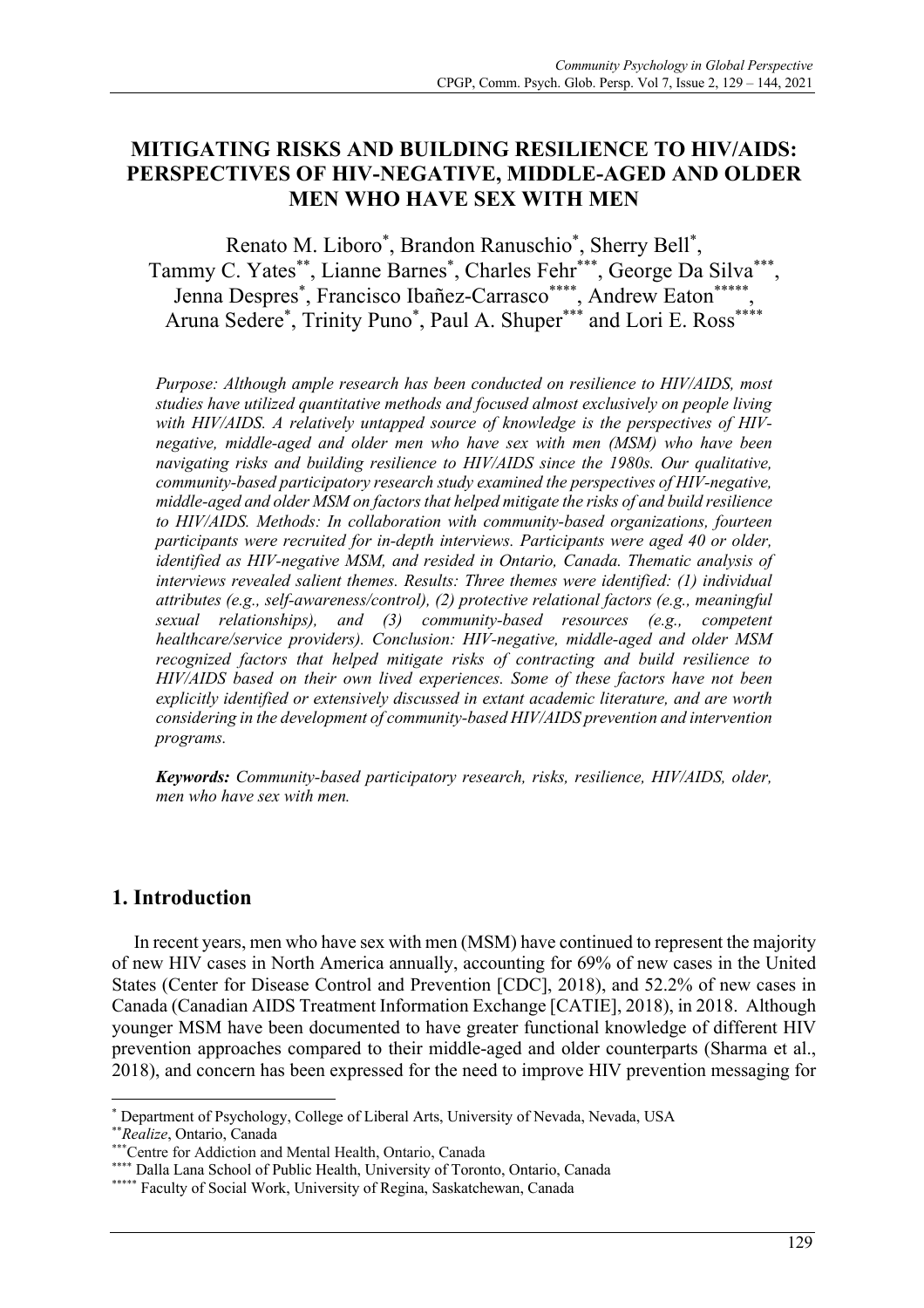older, sexually active MSM (Conner et al., 2019; Orel et al., 2004; Sharma et al., 2018), the number of new HIV diagnoses among MSM aged 13 to 29 years has recently been found to be four times that of MSM aged 50 years and older (Mitsch et al., 2018). This finding has remained true in recent years despite the fact that middle-aged and older MSM have continued to be the population most impacted by HIV/AIDS in North America since the start of the epidemic (CDC, 2018). While it is heartening to see HIV testing rates increasing in MSM of all ages, more work needs to be done to broaden the scope of prevention efforts in relation to age and other sociodemographic factors (Cooley et al., 2014).

Currently, HIV prevention research involving MSM predominantly focuses on preexposure prophylaxis (PrEP), condom use, the reduction of viral loads to undetectable levels, and other intervention efforts. PrEP is a daily medication that people at increased risk of HIV can take to reduce their likelihood of contracting the virus (CDC, 2020). While consistent condom use has been reported to have 70% effectiveness in preventing HIV among MSM (Smith et al., 2015), daily PrEP can raise this effectiveness to about 99% (CDC, 2020). Despite this, recent studies have documented that only 10% to 30% of MSM who decide to use PrEP have continued to consistently use condoms at the same time, often in the context of engaging in casual sex (Aguirrebengoa et al., 2021; Chen et al., 2017; Zimmermann et al., 2020). Research has also focused on other HIV prevention efforts such as computer-based and behavioral interventions that promote counseling, support groups, and community-building, which help reduce HIV risk, as well as bolster efforts to increase testing availability that result in important increases in HIV testing rates (Johnson et al., 2008; Kang et al. 2010; Noar et al., 2009). While all these prevention efforts are important and impactful, it is evident that other strategies to achieve prevention target outcomes are still necessary; strategies that not only take into consideration the important links between HIV and other psychosocial health issues (Stall et al, 2003), but also effectively go beyond simply addressing sexual risks alone.

A strength-based strategy that has been proposed in academic literature is to mitigate risks by building resilience to HIV/AIDS, particularly through the promotion of individual and community level attributes, resources, and protective factors (Colpitts & Gahagan, 2016; Woodward et al., 2017; Zhang et al., 2015). Resilience is often defined as the ability to handle, adapt to, or bounce back from adversity (American Psychological Association [APA], 2020; Liu et al., 2017). It is built through different pathways (Fredriksen-Goldsen et al., 2017a; Fredriksen-Goldsen et al., 2017b), and once built, these resilience processes tend to cluster into cognitive processes, behavioral practices, social support, and empowerment (Fredriksen-Goldsen et al., 2017a; Fredriksen-Goldsen et al., 2017b; Handlovsky et al., 2018; Harper et al., 2014; Wexler et al., 2009). Resilience helps protect against the detrimental effects of life stress from being consistently at risk of or living with HIV/AIDS, which could lead to disability and depression (Fang et al., 2015; Fredriksen-Goldsen et al., 2013; Spies & Seedat, 2014; Zhang et al., 2015). Although research on the effects of resilience on condomless anal sex has reported mixed results, HIV prevention has been more than just about promoting the use of condoms since the 1980s (Dawson et al., 2019). Resilience to HIV/AIDS has been found to be associated with lower overall HIV risk, as well as essential to facilitating use of important health services, which could be key to preventing and identifying new cases (Green & Wheeler, 2019; Halkitis et al., 2017; McNair et al., 2018).

In addition to potentially focusing on the different pathways that help build the resilience of lesbian, gay, bisexual and trans (LGBT) individuals (Fredriksen-Goldsen et al., 2017a; Fredriksen-Goldsen et al., 2017b), specifically in the conduct of empirical research examining resilience of MSM to HIV/AIDS, an important step researchers could take would be to consider the value of a multi-level social ecological lens that has been successfully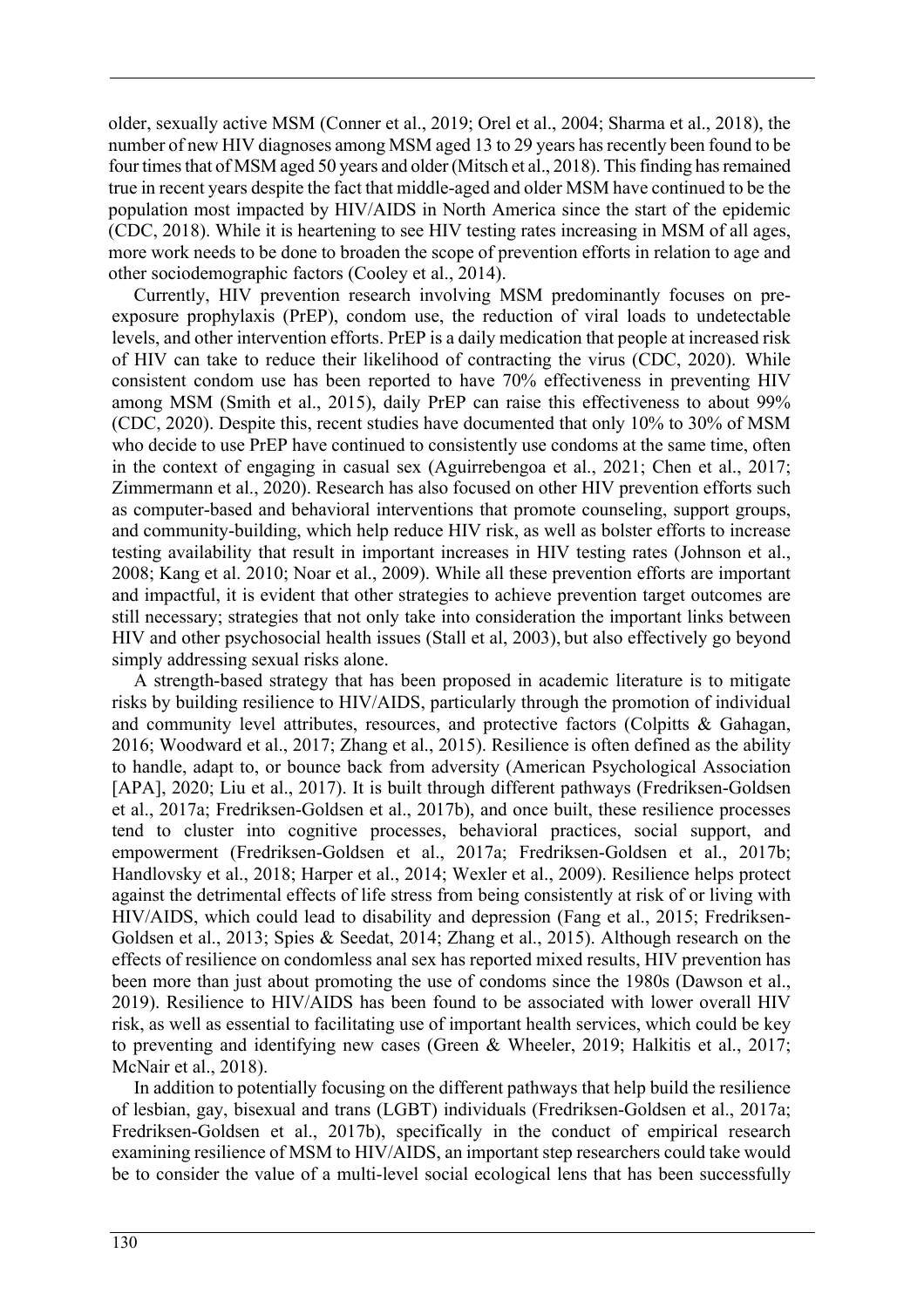utilized in prior research on HIV prevention and care (Kaufman et al., 2014; Mustanski et al., 2011). Studies have documented the value of a social ecological lens in the analysis of strengths and other positive factors that are relevant to LGBT concerns and issues, particularly utilizing (a) individual, (b) interpersonal/relational, and (c) community/structural levels of consideration (Garrido et al., 2021; Harper et al., 2007; Kaufman et al., 2014; Mustanski et al., 2011).

Some researchers have called attention to the preponderance of deficit-based HIV prevention studies, and have advocated for more research that utilize a strength-based approach (McNair et al., 2018; Woodward et al., 2017). While deficit-based approaches may often reinforce negative stereotypes, a strength-based approach may better focus on positive identity development, education, and social support, which builds resilience, community, and empowerment (Barry et al., 2018; Hussen et al., 2017). In order to highlight the resilience, positive attributes, and positive subjective experiences of MSM and other LGBT individuals, some researchers, particularly those in the field of Community Psychology, have in prior studies purposefully chosen to promote and utilize strength-based concepts, models, and approaches in their work (D'Augelli, 1989; Vaughan & Rodriguez, 2014; Zimmerman et al., 2015).

When given the opportunity to describe their resilience on their own terms, many HIVpositive aging adults expressed resilience in terms of strengths (Emlet at al., 2011). As the population that has apparently exhibited the longest and most resilience to the risks and impacts of HIV/AIDS in the United States and Canada since the beginning of the epidemic (CDC, 2018), it would be logical to argue that the lived experiences of middle-aged and older MSM would be a significant source of information to gain perspectives on factors that could help mitigate the risks of and build resilience to HIV/AIDS. The objective of the qualitative study described in this paper was to identify and examine the perspectives of HIV-negative, middleaged and older MSM on what they believe are factors that help mitigate the risks of and build resilience to HIV/AIDS, particularly based on their lived experiences as a population at heightened risks of contracting and transmitting HIV since the 1980s.

## **2. Methods**

A Community-Based Participatory Research (CBPR) approach (Espinoza & Verney, 2020; Israel et al., 1998; Jull et al., 2017) was utilized in this qualitative study to help ensure the meaningful involvement of middle-aged and older MSM at risk of HIV/AIDS in its research process. CBPR is a research paradigm that offers unique opportunities for conducting culturally appropriate research and improving health equity (Espinoza & Verney, 2020). It is an equitable, strength-based approach involving diverse stakeholders throughout the research process with an emphasis on the participation and influence of non-academic researchers in the process of co-creating knowledge with academic researchers (Espinoza & Verney, 2020; Israel et al., 1998). The generation of knowledge in CBPR is dedicated to meet the needs of the healthcare system's knowledge and service users, and requires context-sensitive approaches and research structures, which can support the development and integration of what can be defined by those the knowledge is meant to benefit as best evidence (Jull et al., 2017).

In collaboration with its community partner, *Realize* (a non-profit organization based in Toronto, Ontario, Canada dedicated to supporting older adults at risk of and living with HIV/AIDS), the study's research team established a Community Advisory Committee (CAC) composed of middle-aged and older MSM and providers from LGBT agencies and AIDS service organizations (ASOs). The CAC provided input that guided the direction of the study from the start of the research process. The objective and planned conduct of the study were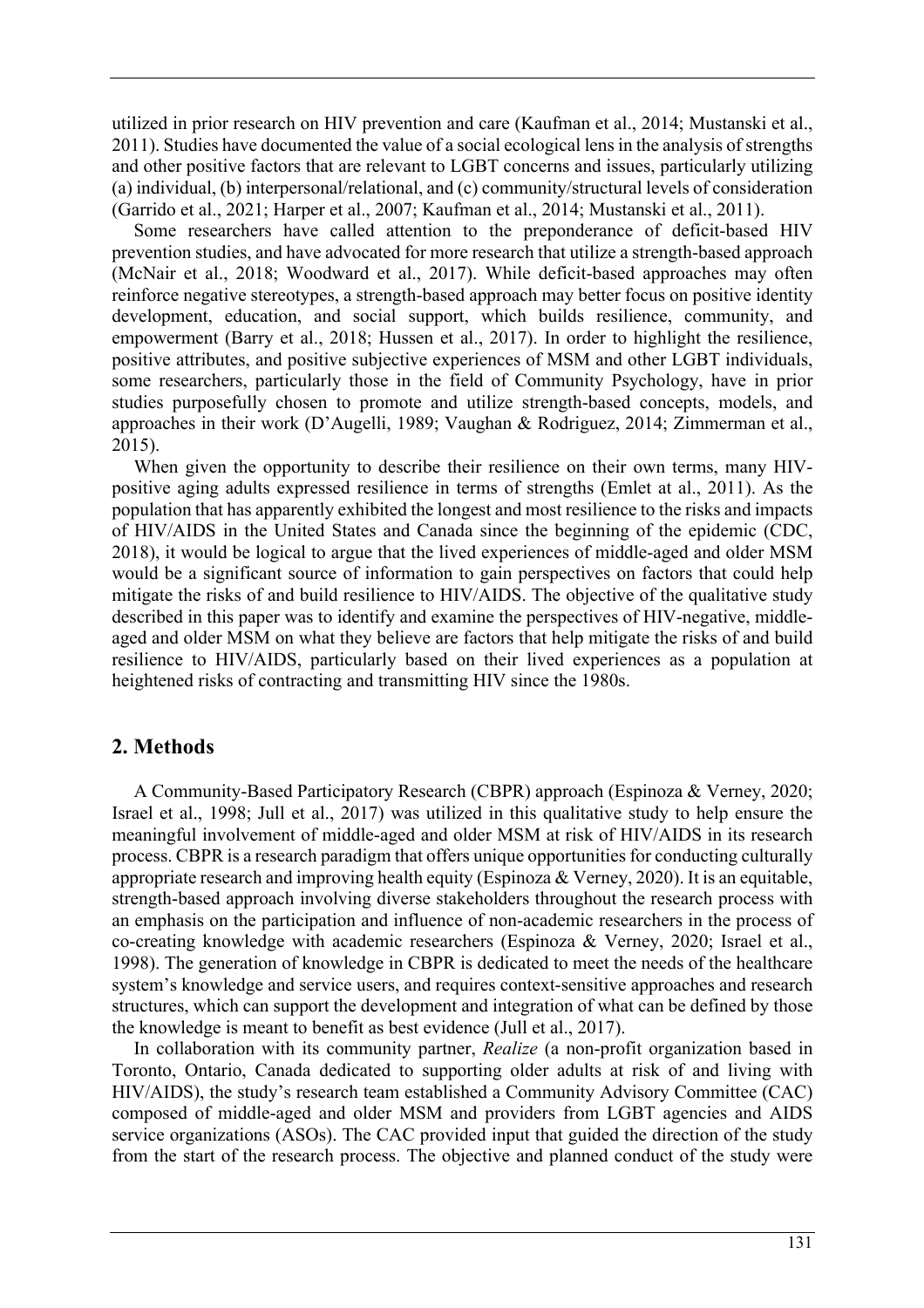approved by the Research Ethics Board (REB) of the Centre for Addiction and Mental Health, Toronto, Ontario, Canada, in 2018.

## *2.2 Peer researchers*

Middle-aged and older MSM were substantially involved in the study in various ways. Apart from their involvement as participants, study recruiters, and CAC members, they also had significant representation as *peer researchers* (Eaton et al., 2019). As a capacitybuilding effort, two middle-aged and older MSM from the community were hired by the team based on their lived experiences, and then trained so they could participate as peer researchers in the recruitment and co-interviewing of participants. The peer researchers were also involved in the study's data analysis and knowledge dissemination stages. The capacitybuilding effort in this study was adopted and modified from an extant peer researcher training curriculum (Eaton, 2019; Eaton et al., 2018; Ibañez-Carrasco et al., 2020). Throughout the study, the peer researchers' perspectives, knowledge, skills, and work and lived experiences were critical to the study's success.

## *2.3 Participants*

The findings discussed in this paper are part of a larger study  $(N = 55)$  that was designed to examine factors that help build resilience to HIV/AIDS based on the perspectives of relevant community stakeholders. The findings presented in this paper were extracted from data that were obtained from 14 participants who identified as HIV-negative MSM, were 40 years or older, and residents of Southwestern or Central Ontario, Canada. The participants were recruited using REB-approved advertisements posted on the websites and premises of LGBT agencies and ASOs across Ontario, as well as REB-approved email recruitment messages posted on the listservs of relevant community-based groups (i.e., purposive sampling) (Palys, 2008). From February to June 2019, the 14 participants were interviewed in the portion of the larger study described in this paper.

Conversely, the rest of the findings of the larger study mentioned were extracted from data obtained from 41 HIV-positive MSM, particularly from MSM with different racial and ethnic backgrounds, as well as other more diverse sociodemographic characteristics. These findings were purposefully discussed using an intersectional perspective in other peer-reviewed journal articles (Liboro et al., 2021a; Liboro et al., 2021b; Liboro et al., in press).

## *2.4 Procedures*

Using a semi-structured interview guide developed with the study's community collaborators and CAC, participants were co-interviewed by both the first author and one of two peer researchers. This co-interviewing process was built in to the research data gathering phase primarily as a capacity-building strategy to engage and support MSM from the community, but the benefits of having the peer researchers' perspectives and lived experiences influence the outcomes of the interviews became apparent from the very beginning. The decision for both the first author and one of the two peer researchers to cointerview participants was made by the research team for two important reasons. First, the co-interviewing process allowed the peer researchers, who had less experience with interviewing participants, to conduct the interviews with more confidence knowing the first author, who had more experience interviewing study participants, was there with them in case any unexpected issues arose during the interviews. Second, and just as importantly, the addition of the peer researchers to the interview process allowed for opportunities for them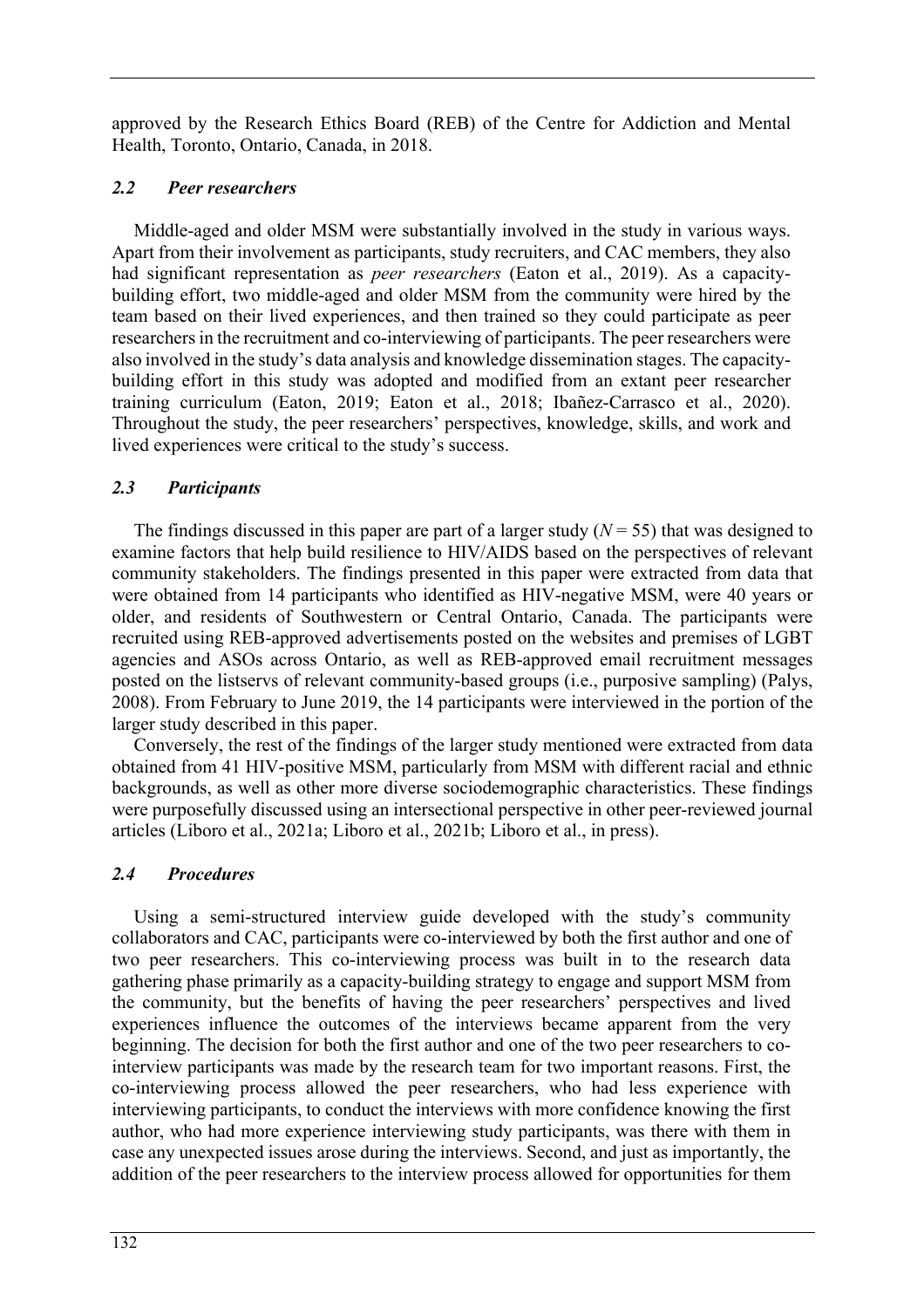to explore and probe certain participant responses. These opportunities were informed by the peer researchers' distinct backgrounds, perspectives, and lived experiences as middle-aged and older MSM who have been fully engaged with the regional MSM community involved in the study. During the interviews, the first author and one of the two peer researchers took rehearsed turns asking questions from the semi-structured interview guide. Additionally, both interviewers had equal opportunities to spontaneously ask follow-up or probing questions for the purposes of clarification and elaboration. The confidential, audio-recorded interviews were conducted at the office of one of the interviewers, or a private room of a community-based organization of the participants' choosing. Open-ended questions were used to identify factors that help build and promote resilience to HIV/AIDS based on the perspectives and lived experiences of the participants. Participants were interviewed until data saturation for major themes was achieved. Informed consent was obtained from participants prior to the start of interviews, and participants received CAN\$25 as compensation for their time after the interviews. Interviews were transcribed verbatim by the peer researchers, and the transcriptions were then corroborated by the first author.

## *2.5 Analysis*

Thematic analysis (Braun & Clark, 2006) was chosen as the most appropriate approach to analyze the study data because of its characteristic flexibility that allows various perspectives to be gleaned from multiple sources. The first author and peer researchers reviewed all 14 transcripts, identified initial codes, and proceeded to identify themes from the transcripts as separate coders. Next, they compared their initial codes and themes, and together, created a codebook that they later utilized to refine the analysis of the transcripts. The three coders then generated a de-identified report containing the themes, subthemes, and supporting quotes they agreed upon, which they shared with the rest of the research team and CAC for review. A final version of the report with incorporated feedback from the team and CAC was shared with community stakeholders.

During the analysis of the study data, the researchers took into consideration the different pathways participants used to build their resilience to HIV/AIDS (Fredriksen-Goldsen et al., 2017a; Fredriksen-Goldsen et al., 2017b). The researchers also analyzed the study data utilizing a social ecological lens that has been used in prior research on LGBT strengths (Garrido et al., 2021; Harper et al., 2007) as well as previous studies on HIV prevention and care (Kaufman et al., 2014; Mustanski et al., 2011).

# **3. Results**

Three overarching themes were identified during the thematic analysis of the study interviews that not only reflected different pathways LGBT individuals have historically taken to build their resilience (Fredriksen-Goldsen et al., 2017a; Fredriksen-Goldsen et al., 2017b), but also represented multiple social ecological levels of resilience-building (Garrido et al., 2021; Harper et al., 2007; Kaufman et al., 2014; Mustanski et al., 2011): (a) individual attributes, (b) protective relational factors, and (c) community-based resources, which helped mitigate the risks of and build resilience to HIV/AIDS. In order to maintain confidentiality, participants were assigned pseudonyms from the time their interviews were conducted (see Table 1 for pseudonyms and sociodemographic characteristics of participants). Participants candidly shared their perspectives surrounding these themes during the interviews.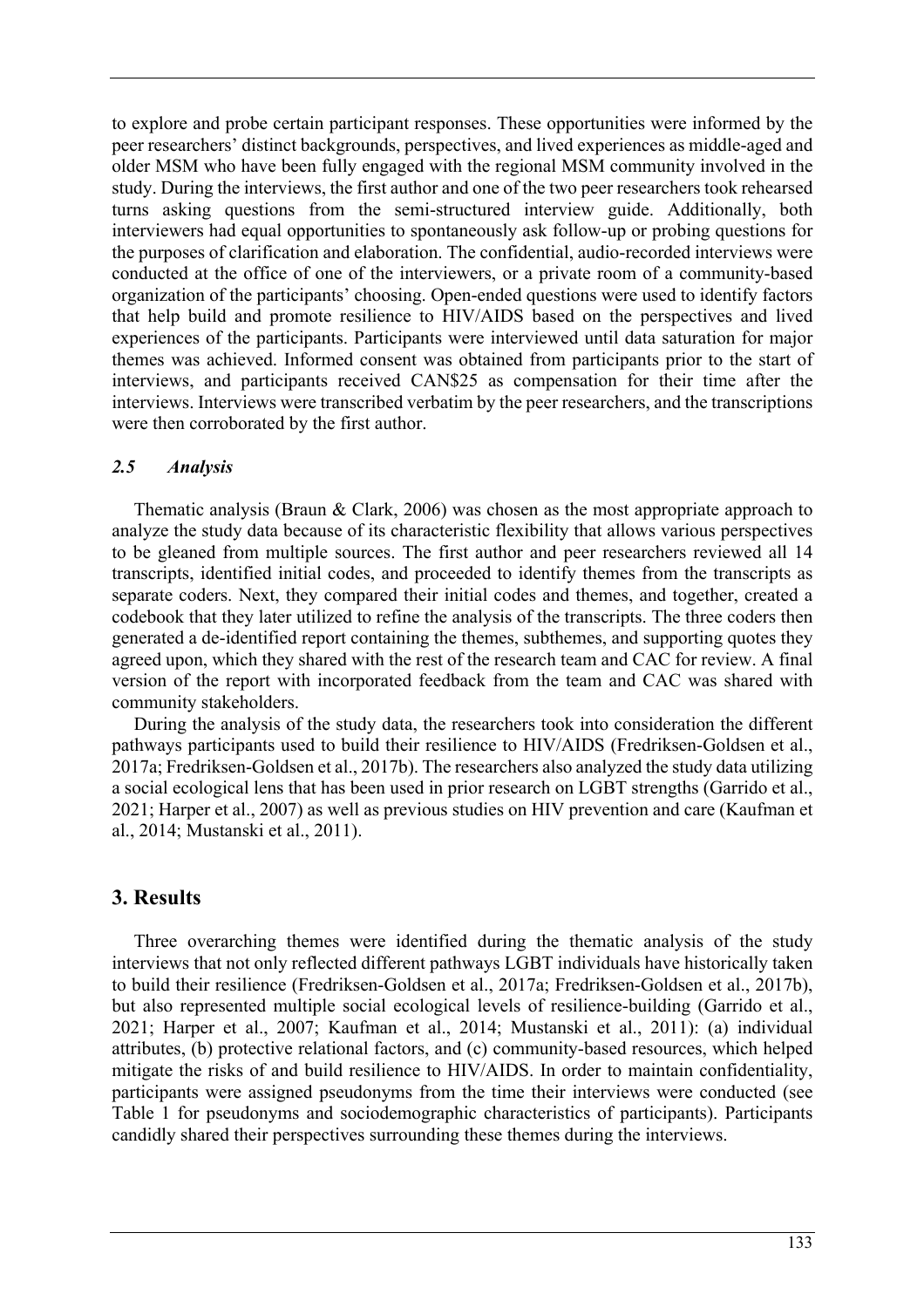| Pseudonym      | Age | <b>Identified As</b> | pseugonyms and sociouemograpme enaracteristics<br>Race | Location             |
|----------------|-----|----------------------|--------------------------------------------------------|----------------------|
| Abe            | 45  | Gav                  | White                                                  | Downtown Toronto     |
| Alex           | 48  | Two-spirit           | <b>First Nations</b>                                   | Downtown Toronto     |
| Allan          | 60  | Gay                  | White                                                  | Downtown Toronto     |
| Ben            | 58  | Gay                  | White (Latino)                                         | Downtown Toronto     |
| David          | 50  | Gay                  | White                                                  | Downtown Toronto     |
| Donald         | 53  | Gay                  | White                                                  | Downtown Toronto     |
| Eric           | 55  | Gay                  | Black                                                  | Greater Toronto Area |
| Felix          | 42  | Gay                  | Asian                                                  | Greater Toronto Area |
| <b>Francis</b> | 45  | Gay                  | White (Latino)                                         | Downtown Toronto     |
| Gordon         | 77  | Gay                  | White                                                  | Downtown Toronto     |
| Joe            | 57  | <b>Bisexual</b>      | Black                                                  | Greater Toronto Area |
| Kyle           | 40  | <b>MSM</b>           | White                                                  | Downtown Toronto     |
| Stephen        | 54  | <b>Bisexual</b>      | White                                                  | Southwestern Ontario |
| Vic            | 64  | Gay                  | White                                                  | Downtown Toronto     |

**Table 1. Participants' pseudonyms and sociodemographic characteristics**

#### *3.1 Individual attributes*

Participants defined their individual attributes in terms of personal strengths, with most participants recognizing the value of their own *proactiveness*, and *self-awareness coupled with self-control* (*self-awareness/control*). In terms of *proactiveness*, participants reported that not only did they proactively research relevant information, seek their own doctors, and undergo laboratory tests (e.g., for sexually transmitted infections) to mitigate their risks of acquiring HIV, but they also made a point to discuss their expectations and preferences with prospective sexual partners, as well as their concerns and needs with their healthcare and service providers. In terms of *self-awareness/control*, many participants revealed that they decided to make conscious choices to keep people they believed were good influences on them in their lives, keep sexual partners they trusted, and curtail their own tendencies to get involved in difficult relationships and situations.

| <b>Individual</b><br>attributes | Pseudonym | <b>Ouotes</b>                                                                                                                                |
|---------------------------------|-----------|----------------------------------------------------------------------------------------------------------------------------------------------|
| Proactiveness                   | David     | I took charge of my life, looked after my health<br>made the right decisions.                                                                |
|                                 | Eric      | If you're shy or afraid to be outed, you won't be able to get<br>what you need. You have to be comfortable about being gay<br>and proactive. |
| Self-<br>awareness/control      | Alex      | At the heat of the moment in bath houses, there is no talk about<br>$H\!I\!V$ among $us$                                                     |
|                                 | Francis   | Party 'n play's effects: big money for drug traffickers; big<br>health and security risks for MSM.                                           |
|                                 | Ben       | Bath houses are where you get hooked on heavy drugsthe<br>risks get higher, so I just avoid them at all costs.                               |

**Table 2. Individual attributes that mitigate the risk of and build resilience to HIV/AIDS**

For most participants who discussed these individual attributes, they reported that their *self-awareness* increased with more life experiences, and accordingly, they made efforts to develop their *self-control* as they became more self-aware. Interestingly, participants noted that as they encountered different challenges to living with HIV/AIDS as they grew older, they also began to recognize their need to develop and nurture these personal strengths (i.e., *proactiveness* and *self-awareness/control*) to build their resilience to HIV/AIDS (See Table 2 for quotes from participants on individual attributes).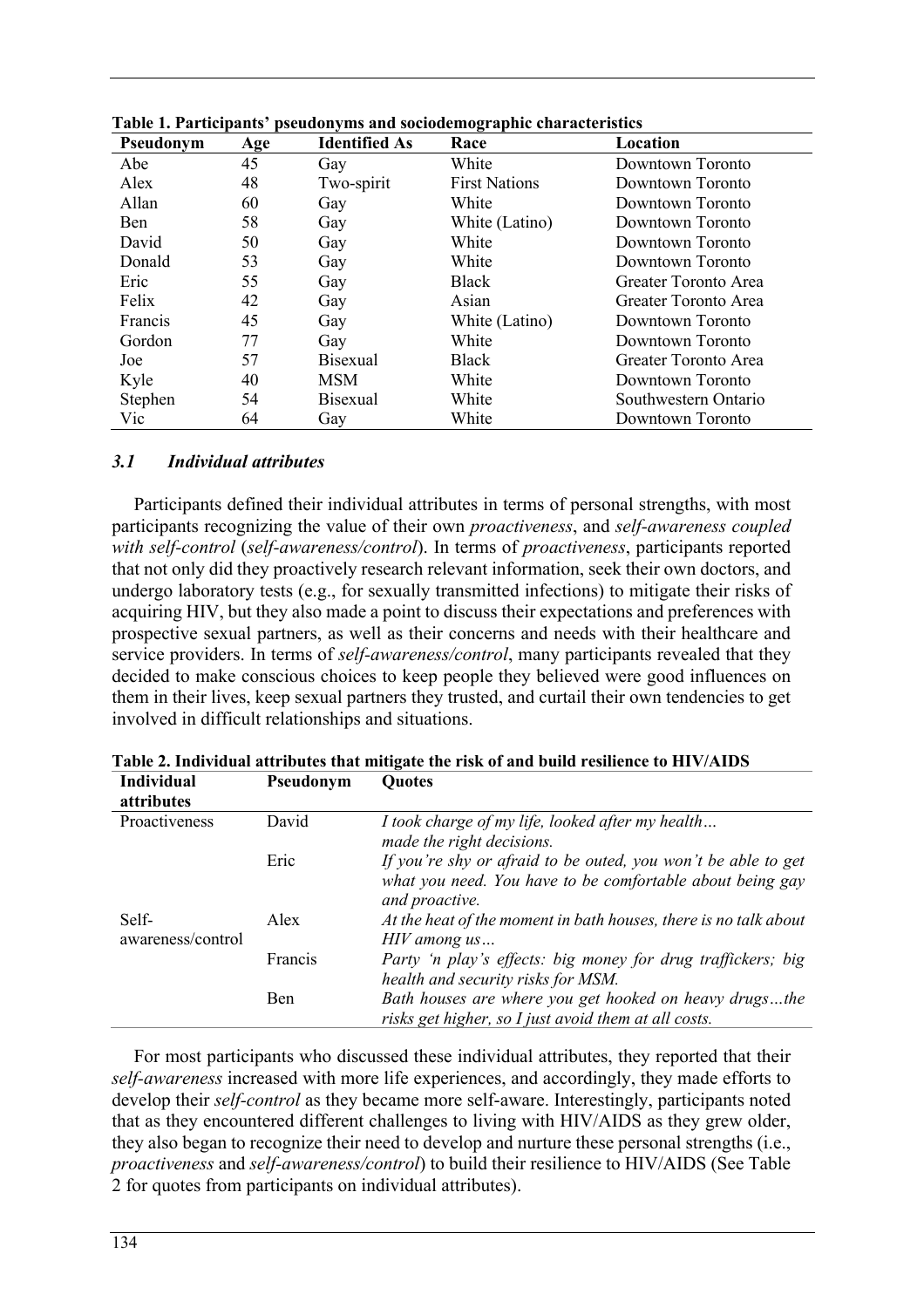## *3.2 Protective relational factors*

The majority of participants identified three protective relational factors that helped mitigate their risks of acquiring HIV and build resilience to it. These protective relational factors include *volunteering*, *meaningful sexual relationships*, and *the trauma of losing many lives during the first two decades of the epidemic*. Participants explained that *volunteering* at LGBT agencies and ASOs was a practical way of gaining easier access to information about HIV prevention, interacting with people knowledgeable about HIV/AIDS, and giving back to the community that gave them a sense of belonging. Having *meaningful sexual relationships* (with or without a commitment to monogamy in the traditional sense) that revolved around companionship, intimacy, communication, trust, loyalty, taking care of one another, sharing resources, and/or sharing a life together were also identified by many participants as resilience-building. Lastly, many middle-aged and older MSM shared stories about *the trauma of losing so many significant people in their lives to HIV/AIDS in the first two decades of the HIV/AIDS epidemic*. Depression, survivor's guilt, fear, paranoia, hypervigilance, anxiety, social withdrawal and isolation, loss of libido, and celibacy resulted from the trauma, and were later retrospectively deemed protective by the participants (See Table 3 for quotes from participants on protective relational factors).

| relational<br>factors                   |         |                                                                                                                                           |
|-----------------------------------------|---------|-------------------------------------------------------------------------------------------------------------------------------------------|
| Volunteering                            | Joe     | I volunteered at [names of an LGBT agency and ASOs]. It kept me in<br>the loop about HIV prevention.                                      |
|                                         | Donald  | It was important to me; our [volunteer] work was raising awareness<br>on how HIV criminalization is institutionalizing stigma.            |
| Meaningful<br>sexual<br>relationships   | Allan   | Eventually, I went into a relationship of 29 years.<br>We had a bond and we were committed to taking care of each other.                  |
|                                         | Stephen | We take care of each other. We're not exclusive, we sleep around<br>with other guysbut our companionship and trust go a very long<br>way. |
| Losing so<br>many to<br><b>HIV/AIDS</b> | Vic     | Seeing so many of my friends drop like flies.<br>It scared the shit out of me!                                                            |
|                                         | Ben     | So much death in so little time.<br>I knew I had to get out of the Toronto bath house scene!                                              |

**Table 3. Protective relational factors that mitigate the risk of and build resilience to HIV/AIDS. Protective Pseudonym Quotes**

## *3.3 Community-based resources*

Most participants referred to *the LGBT community*, and their *healthcare and service providers*, as valuable resources that helped mitigate the risks of acquiring HIV and build resilience to it. They viewed *the LGBT community* not only as an essential source of social and moral support, but also as a dependable resource for word-of-mouth information that helped them gain a greater understanding of HIV/AIDS, as well as navigate HIV/AIDS programs and services within the larger community. Within the *LGBT community*, participants noted that a more specific resource was LGBT not-for-profit agencies that were led, run, or managed by members of their community. LGBT agencies were a vital resource for programs and services focused on sexual health and the prevention of HIV/AIDS and other sexually transmitted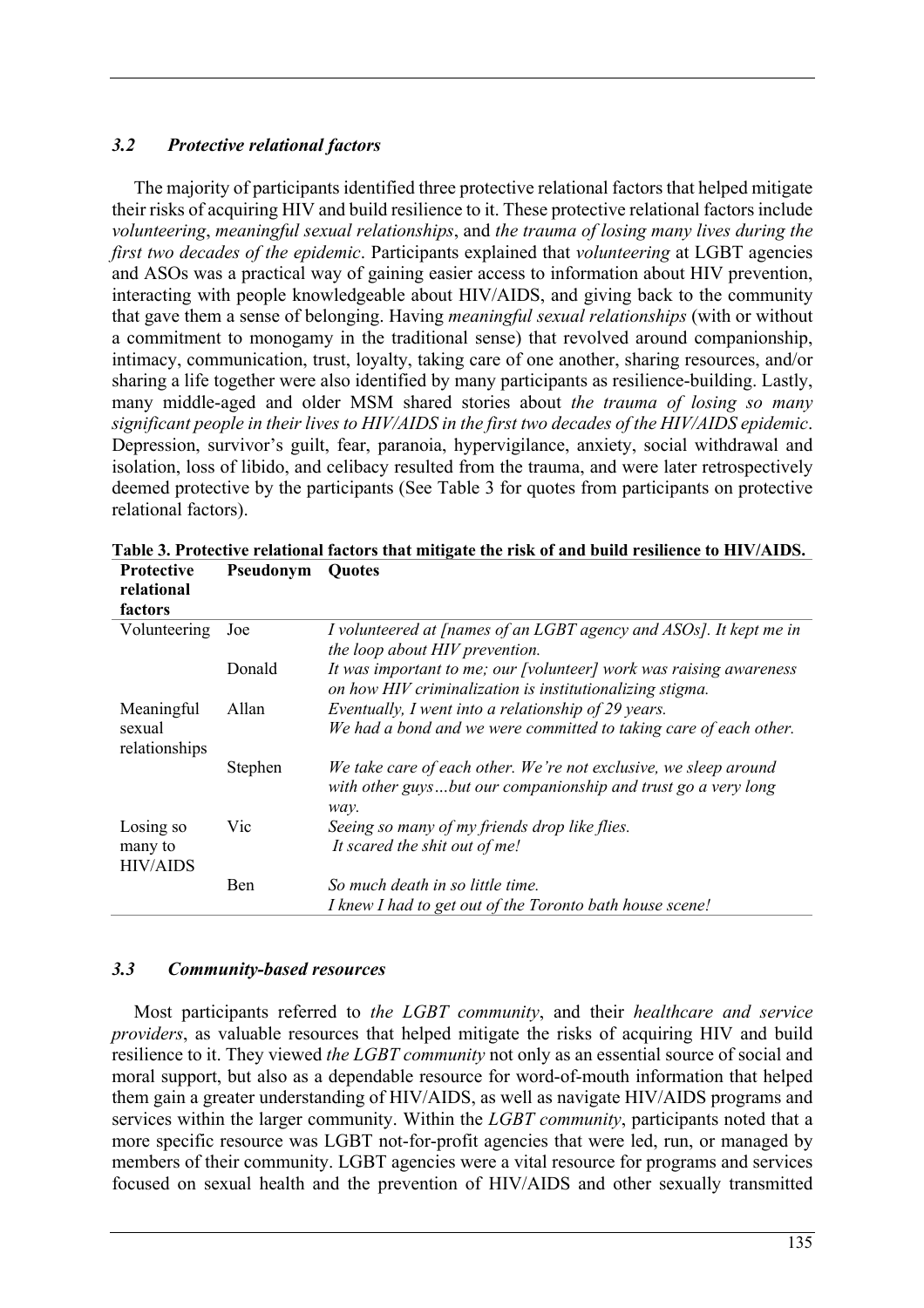infections, not only for young adults, but also for older community members. Many participants emphasized the importance of having access to excellent *healthcare and service providers*, particularly openly gay, gay-friendly, and/or non-judgmental doctors and other *healthcare or service providers* to mitigating HIV risks and resilience-building. (See Table 4 for quotes from participants on community-based resources).

| Community-based                     | Pseudonym | <b>Quotes</b>                                                                                                                             |  |
|-------------------------------------|-----------|-------------------------------------------------------------------------------------------------------------------------------------------|--|
| resources                           |           |                                                                                                                                           |  |
| LGBT community                      | Joe       | We had a vibrant gay community when I grew up in the<br>streets of Toronto. When the epidemic hit, we rallied<br>together as a community. |  |
|                                     | Kyle      | The [name of an LGBT agency] has the community where<br>I got information on HIV and where I could find the right<br><i>doctors.</i>      |  |
| Healthcare and service<br>providers | Abe       | Having a gay doctor is great!<br>I don't have to do so much explaining about what I need<br>[as a gay man].                               |  |
|                                     | Francis   | My doctor's the best! He's very knowledgeable, goes out<br>of his way to explain things to me, and he builds me up                        |  |

**Table 4. Community-based resources that mitigate the risk of and build resilience to HIV/AIDS Community-based Pseudonym Quotes**

# **4. Discussion**

Factors that helped build resilience to HIV/AIDS among middle-aged and older MSM were identified in different pathways, which could be categorized as identity (i.e., individual attributes), experiential/adversity-oriented (i.e., protective relational factors), and social (i.e., community-based resources) pathways (Fredriksen-Goldsen et al., 2017; Fredriksen-Goldsen et al., 2017). Identity pathways were built through individual attributes such as *proactiveness* and *self-awareness/control*. Experiential/adversity-oriented pathways involved *volunteering*, finding *meaningful sexual relationships*, and navigating through *the trauma of losing significant others in the early years of the epidemic*. Lastly, social pathways included resources such as the *LGBT community*, as well as *competent and accepting providers*.

Consistent with previous research, participants reported that personal strengths were critical to taking one of the different pathways to mitigate risks of contracting, and build resilience to HIV/AIDS (Emlet et al., 2011); adding credence to the notion that utilizing a strength-based approach over one that focuses on deficits would not only be intuitive but also productive. Much of the data found from this qualitative investigation mirrored results from past research, most of which involved responses of people living with HIV/AIDS. The importance of *self-awareness* and *proactiveness* in terms of engaging in healthy sexual behavioral practices or STI testing as factors for mitigating risks of contracting HIV (Brody et al., 2016; Durongritichai, 2012; Harper et al., 2014; Kang et al., 2010) was supported by the participant interviews. It is important to note that these identity or individual attributes described by the participants would necessarily require certain levels of privilege and capacity, which not everyone always has in abundance in terms of their life circumstances. The participants' perspectives also supported extant research findings that underscore the value of developing group identity and social support as alternative pathways to building resilience (Fredriksen-Goldsen et al., 2013; Wexler et al., 2009), particularly as goals that could be achieved through activities considered as protective relational factors, such as *volunteering*, maintaining *meaningful sexual relationships*, and nurturing a sense of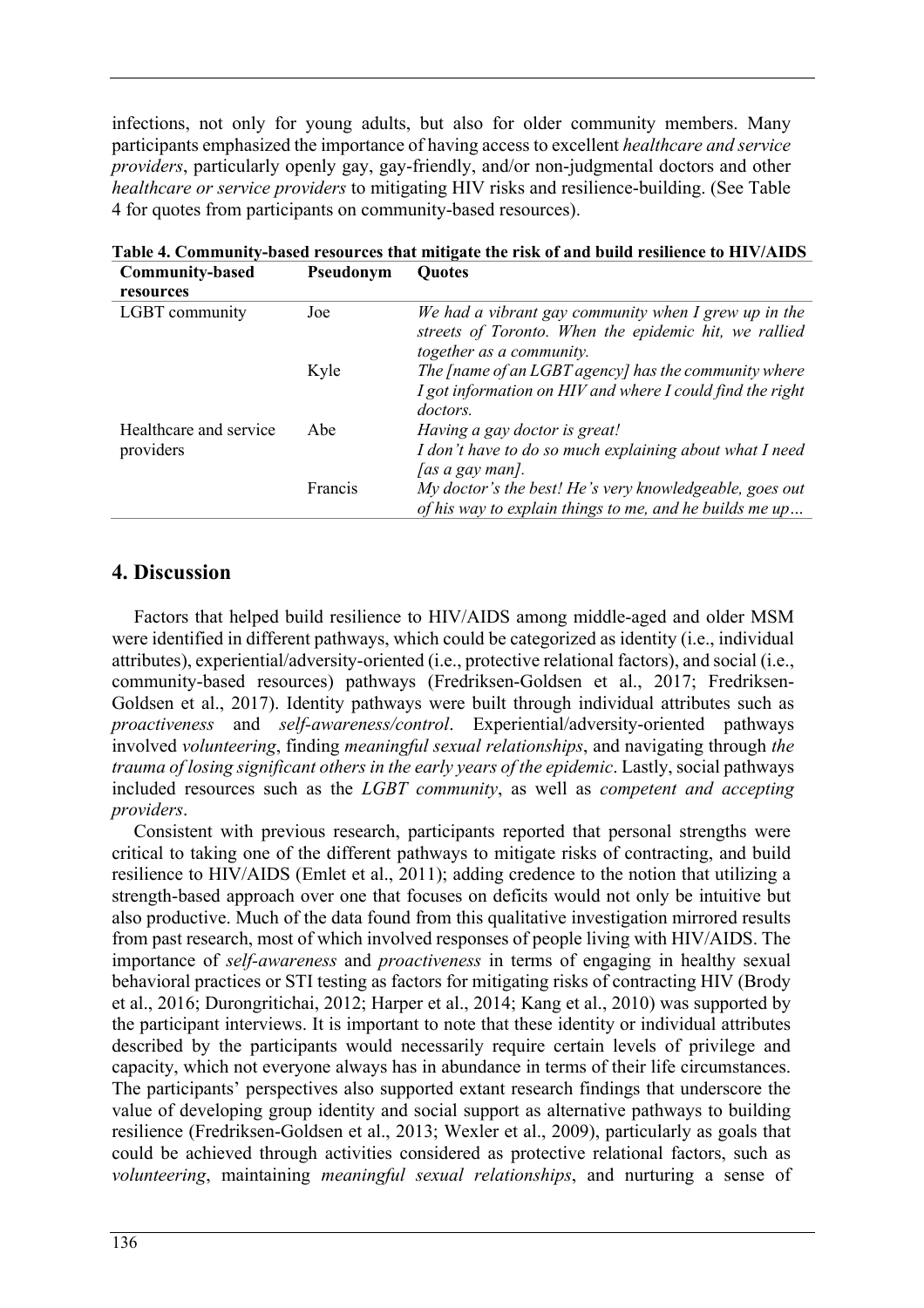belonging to the *LGBT community*. The participants' views on the value of having openly gay, gay-friendly, and/or non-judgmental *healthcare or service providers* echoed existing research findings that emphasize the importance of individuals' comfort with their medical providers, and having providers knowledgeable in LGBT issues, in resilience-building (Green & Wheeler, 2019).

The findings, themes, and sub-themes that were identified in the analysis of the interview data support the fundamental understanding proposed in prior studies that there are different pathways sexual and gender minorities may take to building resilience, specifically, resilience to HIV/AIDS (Fredriksen-Goldsen et al., 2017a; Fredriksen-Goldsen et al., 2017b). A distinct finding identified in the interviews is that participants stressed the importance of nurturing and developing as many of the individual attributes, protective relational factors, and communitybased resources in their respective pathways as possible. Participants reported that although the different pathways were discrete from each other, they intersected and interacted, and their impacts were complementary and synergistic based on their lived experiences. This finding highlights the need for LGBT not-for-profit agencies and ASOs to consider, develop, and create HIV prevention services, programs, and policies that promote these different pathways to mitigating risks of and building resilience to HIV/AIDS. In order to prevent services and programs from becoming too individualized, it is important to recognize broader contexts and emphasize the roles systemic privilege and oppression play in facilitating or impeding the different pathways to mitigating risks of and building resilience to HIV/AIDS while developing the creation of such services and programs.

Analyzed from a social ecological lens (Garrido et al., 2021; Harper et al., 2007; Kaufman et al., 2014; Mustanski et al., 2011), the findings derived from the study data could also be viewed as significant factors for building resilience to HIV/AIDS that exist at multiple levels of consideration: individual (i.e., personal strengths), interpersonal (i.e., protective relational factors) and community/structural (i.e., community-based resources) levels. The benefit of analyzing these factors from a social ecological lens is that each of the findings identified by the participants as a factor that helps build their resilience to HIV/AIDS could be used to inform and influence the development, creation, and/or modification of HIV prevention and care programs and policies at multiple levels. At an individual level, community-based programs and policies dedicated to supporting middle-aged and older MSM could focus on adjusting their counseling services and self-help interventions to promote more *proactiveness* and greater *self-awareness/control* among clients struggling to build their HIV resilience. At an interpersonal level, community-based programs and policies could concentrate on promoting the merits of *volunteering*, establishing *meaningful sexual relationships*, and seeking or working on personal growth after *traumatic loss experiences* in their HIV services and interventions. At a community level, community-based programs and policies could be utilized to maximize the accessibility of much needed community-based resources that would supplement or even make up for the lack of resilience-building factors of middle-aged and older MSM at the individual or interpersonal levels. Most importantly, from a social ecological standpoint (Garrido et al., 2021; Harper et al., 2007; Kaufman et al., 2014; Mustanski et al., 2011), these different factors at multiple levels are meant to be considered as interconnected, interdependent, and symbiotic in nature, in order to produce positive outcomes that could not be achieved by any of the identified factors alone if they were utilized in programs and policies independently. Whether identified through the different pathways that were taken to build resilience to HIV/AIDS or analyzed through a social ecological lens, the factors discussed from the findings of the study should be considered together for their noteworthy potential to produce synergistic and symbiotic positive outcomes in HIV prevention and care efforts.

Despite their similarities, an important distinction between many past studies on HIV resilience and the current study is that none of the previous studies intentionally focused on the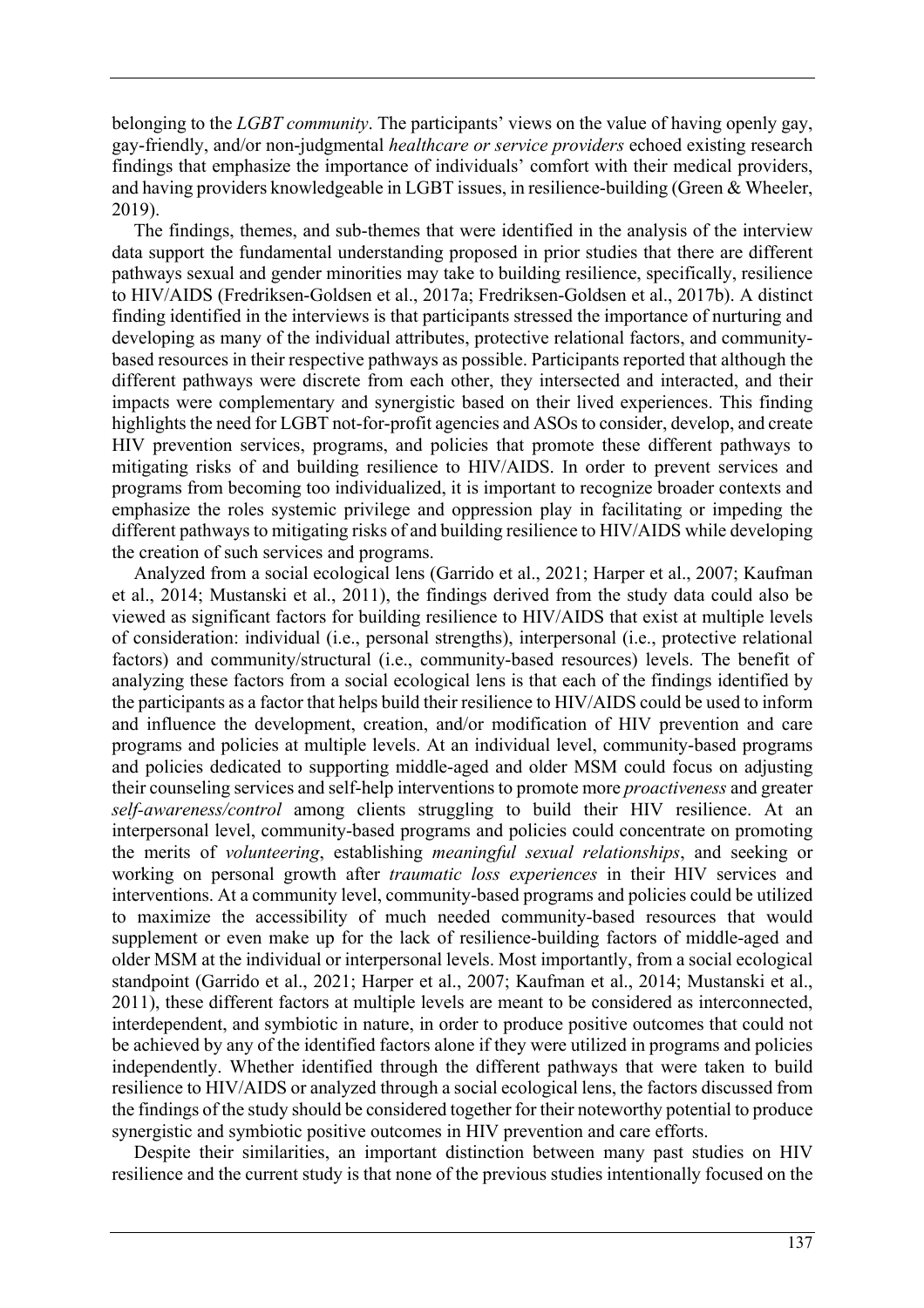perspectives and lived experiences of HIV-negative, middle-aged and older MSM. This distinction may be the reason why there were certain findings in the current study that did not necessarily mirror the findings of prior cognate research. As far as this study's literature review could determine, no prior research identified the traumatic effects of losing significant others to HIV/AIDS in the early years of the epidemic, specifically as a protective relational factor that may help mitigate risk of contracting HIV. This points to a perspective that would typically not be derived from quantitative surveys since this perspective emerged as a sub-theme in the thematic analysis of the interview data.

A possible direction future research could potentially take is to conduct studies that would harness the important lessons that could be learned from examining the traumatic experiences of losing countless lives during the peak of the HIV/AIDS epidemic in North America, and the long-lasting impacts of such tragic loss. How could the lessons from such tragic loss be utilized and be made saliently relevant to younger generations who have never experienced the same kind of loss? What efforts could be employed to conscientize new generations of MSM at risk of HIV/AIDS? Could campaigns to raise awareness and conscientization on what is at stake make a difference? Are there possible intervening factors (e.g., post-traumatic growth) that mediate the positive effects of traumatic loss which future studies could explore?

Many participants considered the *LGBT community* as a vital resource for building resilience to HIV/AIDS. However, some participants reported that they did not feel fully connected to the *LGBT community*. Some were not completely comfortable with disclosing their sexual orientation to members of the community, while others were simply not as at ease with becoming involved in the *LGBT community*'s social activities. It would be important to investigate in future studies how services and programs of LGBT agencies and ASOs could promote a sense of belonging to the *LGBT community* among more middleaged and older MSM at risk of HIV/AIDS, particularly as a pathway for them to mitigate risks of contracting HIV/AIDS, as well as build resilience to it.

## **5. Limitations and strengths**

One limitation of the study is that it relied heavily on the support of LGBT agencies and ASOs during its participant recruitment. Based on the study findings, many participants placed a huge importance in having their *LGBT community* as a vital resource for resiliencebuilding. Participants recruited through LGBT agencies may value the *LGBT community* more than other individuals who could not be recruited through LGBT agencies. It stands to reason that when recruiting from the LGBT population, some difficulty reaching individuals who may not be as comfortable disclosing their sexual orientation, or may not be as meaningfully engaged with LGBT agencies, would be encountered. These prospective participants may not feel as comfortable disclosing details about their sexuality with researchers, and as such, may be unwilling to participate and share their perspectives. Another limitation of this study is that its findings are based on an investigation conducted in a North American context, and would not be necessarily applicable or generalizable to other regions and contexts where LGBT rights are much more suppressed and where LGBT resilience-building is constrained by hostile social and legal environments. Despite these potential limitations, the strengths associated with conducting qualitative research (e.g., obtaining detailed input based on relevant lived experiences) (Henwood & Pidgeon, 1992) were apparent in this study.

One of the considerable strengths of this study was its use of CBPR as its approach to examining resilience to HIV/AIDS based on the perspectives and lived experiences of HIV-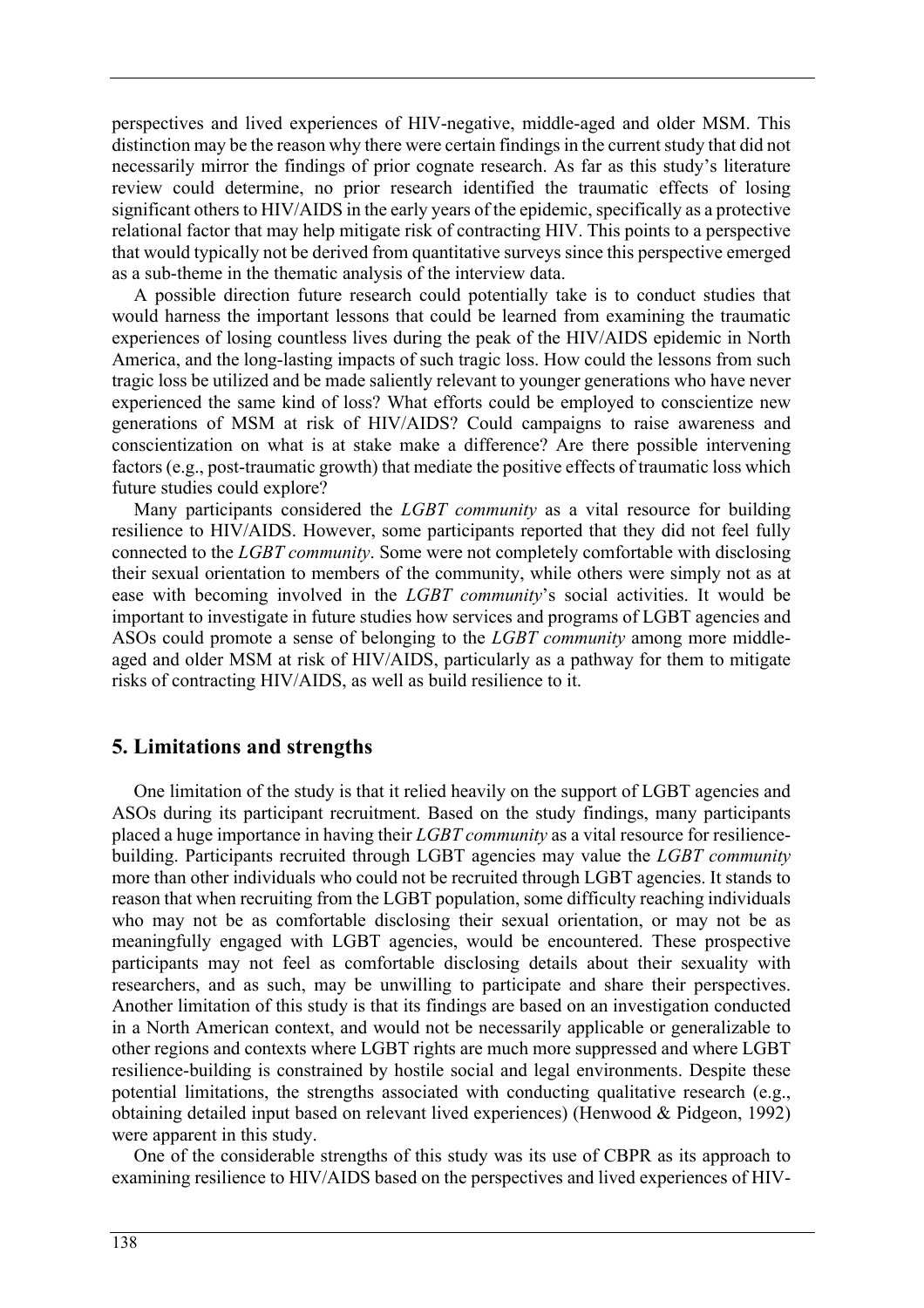negative, middle-aged and older MSM. Not only did the choice of using a CBPR approach to collaboratively conduct the study in partnership with LGBT not-for-profit agencies, ASOs, the study's CAC and peer researchers, and other relevant community stakeholders, significantly increase the study's access to prospective participants from the larger community, it also provided the study substantial access to the input and feedback of all the relevant community partners and supporters involved in every stage of the research process. The input and feedback of the study's CAC and peer researchers, community partners and supporters, especially the middle-aged and older MSM directly involved in the study, were critical to the nuanced decisions that were made regarding its conduct and data analysis. Prospectively, this means that CBPR would be an excellent approach that could be contextualized and used in future research studies exploring the resilience of middle-aged and older MSM to HIV/AIDS.

## **6. Conclusions**

HIV-negative, middle-aged and older MSM have taken different pathways to mitigate their risks of contracting, and build resilience to HIV/AIDS, including by way of individual attributes, protective relational factors, and community-based resources, which can be categorized as identity, experiential/adversity-oriented, and social pathways, respectively. Identity pathways have included sub-themes such as maintaining *proactiveness* and *selfawareness/self-control*; experiential/adversity-oriented pathways have included *volunteering*, maintaining *meaningful sexual relationships*, and navigating through *the trauma of losing many loved ones in the early years of the HIV/AIDS epidemic*; and social pathways have included the *LGTBQ community*, and *valuable healthcare and service providers*. The findings of this qualitative CBPR study not only supported results of prior quantitative studies on resilience to HIV/AIDS involving HIV-positive MSM, but also provided distinct insights to different pathways HIV-negative, middle-aged and older MSM could take to mitigate risks of contracting, and build resilience to HIV/AIDS. Community-based structural and policy supports dedicated to promoting access to these different pathways are needed to build greater resilience to HIV/AIDS. Viewed from a social ecological lens, the findings of this study support the premise that factors that help build the resilience of HIV-negative, middle-aged and older MSM to HIV/AIDS could not only be found at individual, interpersonal, and community levels, but could also be concurrently utilized at multiple levels to promote HIV prevention and care, as well as produce synergistic and symbiotic positive health outcomes.

## **Acknowledgment**

The authors would like to express their sincerest gratitude to the Ontario LGBT agencies and AIDS service organizations that provided their support for the study. Special thanks go to the following Community Advisory Committee members for their valuable input during the different stages of the study's research process: Praney Anand, Gerry Banks, Celeste Bilbao-Joseph, Garfield Durrant, Kate Hazell, and Ranjith Kulatilake.

**Author Disclosure Statement:** The authors have no conflict of interest to disclose. The authors declare that no competing financial interests exist.

**Funding:** The study was funded by the Canadian Institutes of Health Research - HIV/AIDS Community-Based Research Operating Grant [Reference # 156917].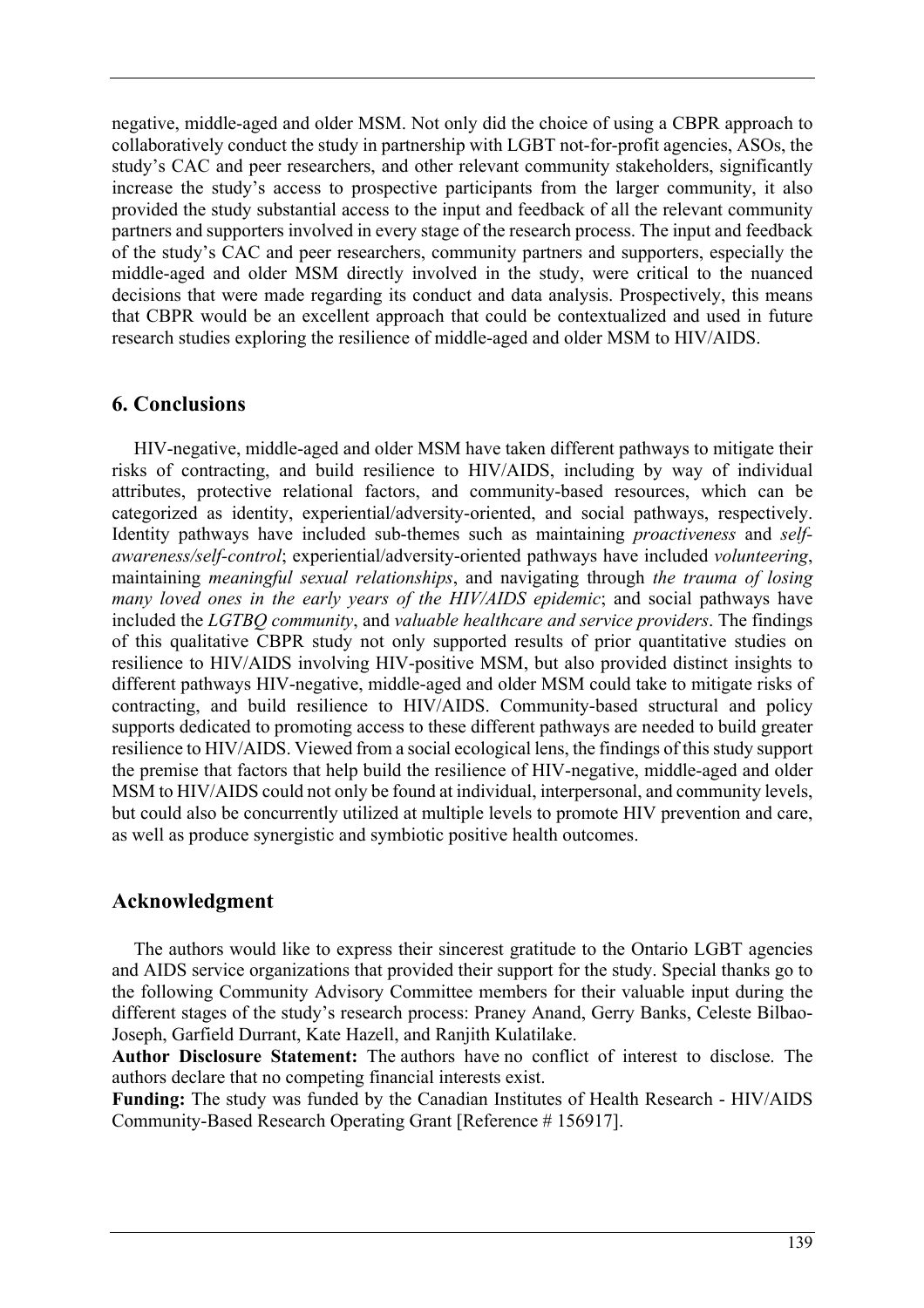# **References**

- Aguirrebengoa, O.A., Garcia, M.V., Ramirez, D.A., Garcia, N.G., Lopez, T. P., Escribano, P. C., Martin, J. B., Cañas, C. L., Piñeiro, N. F., Ferrer, M.E., Lotero, M. G., Gallegos, E. H., Utrilla, M. R., Perez, V. E., Guerrero, J. D., & Martin, C. R. (2021). Low use of condom and high STI incidence among men who have sex with men in PrEP programs. *PLOS One, 16*, e0245925. https://doi.org/10.1371/journal. pone.0245925
- American Psychological Association (APA). (2020). Building your resilience. http://www.apa.org/topics/resilience.
- Barry, M.C., Threats, M., Blackburn, N.A., LeGrand, S., Dong, W., Pulley, D.V., Sallabank, G., Harper, G.W., Hightow-Weidman, L.B., Bauermeister, J.A., & Muessig, K.E. (2018). "Stay strong! keep ya head up! move on! it gets better!!!!": resilience processes in the healthMpowerment online intervention of young black gay, bisexual and other men who have sex with men. *AIDS Care, 30*, S27-S38. http://dx.doi.org/ 10.1080/09540121.2018.1510106
- Braun V. & Clarke V. (2006). Using thematic analysis in psychology. *Qualitative Research Psychology, 3*, 77–101. http://dx.doi.org/10.1191/1478088706qp063oa
- Brody, L.R., Jack, D.C., Bruck-Segal, D.L., Ruffing, E.G., Firpo-Perretti, Y.M., Dale, S.K., Weber, K.M., & Cohen, M.H. (2016). Life lessons from women with HIV: Mutuality, selfawareness, and self-efficacy. AIDS Patient Care and STDs, 3, 261-273. http://dx.doi.org/10.1089/apc.2016.0031
- Canadian AIDS Treatment Information Exchange (CATIE). (2021, February 24). *The epidemiology of HIV in Canada*. https://www.catie.ca/en/factsheets/epidemiology/epidemiology-hiv-canada
- Centers for Disease Control and Prevention (CDC). (2018). *HIV Surveillance Report, 2018* [Updated]; vol.31. http://www.cdc.gov/hiv/library/reports/hiv-surveillance.html
- Centers for Disease Control and Prevention (CDC). (2020). *PrEP*. https://www.cdc.gov/hiv/basics/prep.html. Accessed October 26, 2020.
- Chen, Y., Guigayoma, J., McFarland, W., Snowden, J. M., & Raymond, H. F. (2019). Increases in pre-exposure prophylaxis use and decreases in condom use: Behavioral patterns among HIV-negative San Francisco men who have sex with men, 2004-2017. *AIDS and Behavior, 23*, 1841-1845. http://www.doi.org/10.1007/s10461-018-2299-7
- Colpitts, E., & Gahagan, J. (2016). The utility of resilience as a conceptual framework for understanding and measuring LGBTQ health. *International Journal of Equity in Health, 15*, 1-8. https://doi.org/10.1186/s12939-016-0349-1
- Conner, L.R., Fernandez, Y., Junious, E. Piper, C., & Rowan, D. (2019). Evaluating HIV educational materials for older people. *Journal of the International Association of Providers of AIDS Care, 18*, 1-10. http://dx.doi.org/10.1177/2325958219849054
- Cooley, L.A., Oster, A.M., Rose, C.E., Wejnert, C., Le, B.C., Paz-Bailey, G., & the NHBS Study Group. (2014). Increases in HIV testing among men who have sex with men— National HIV Behavioral Surveillance System, 20 US metropolitan statistical areas, 2008 and 2011. *PloS One, 9*, e104162. http://dx.doi.org/ 10.1371/journal.pone.0104162
- D'Augelli, A. R. (1989). The development of a helping community for lesbians and gay men: A case study in community psychology. *Journal of Community Psychology, 17*, 18-29. https://doi.org/10.1002/1520-6629(198901)17:1<18::AID-JCOP2290170104>3.0.CO;2-U
- Dawson, E.L, Mendoza, M.C., Gaul, Z., Jeffries Iv, W.L., Sutton, M.Y., Wilson, & P.A. (2019). Resilience, condom use self-efficacy, internalized homophobia, and condomless anal sex among black men who have sex with men, New York City. *PloS One, 14*(4), e0215455. http://dx.doi.org/10.1371/journal.pone.0215455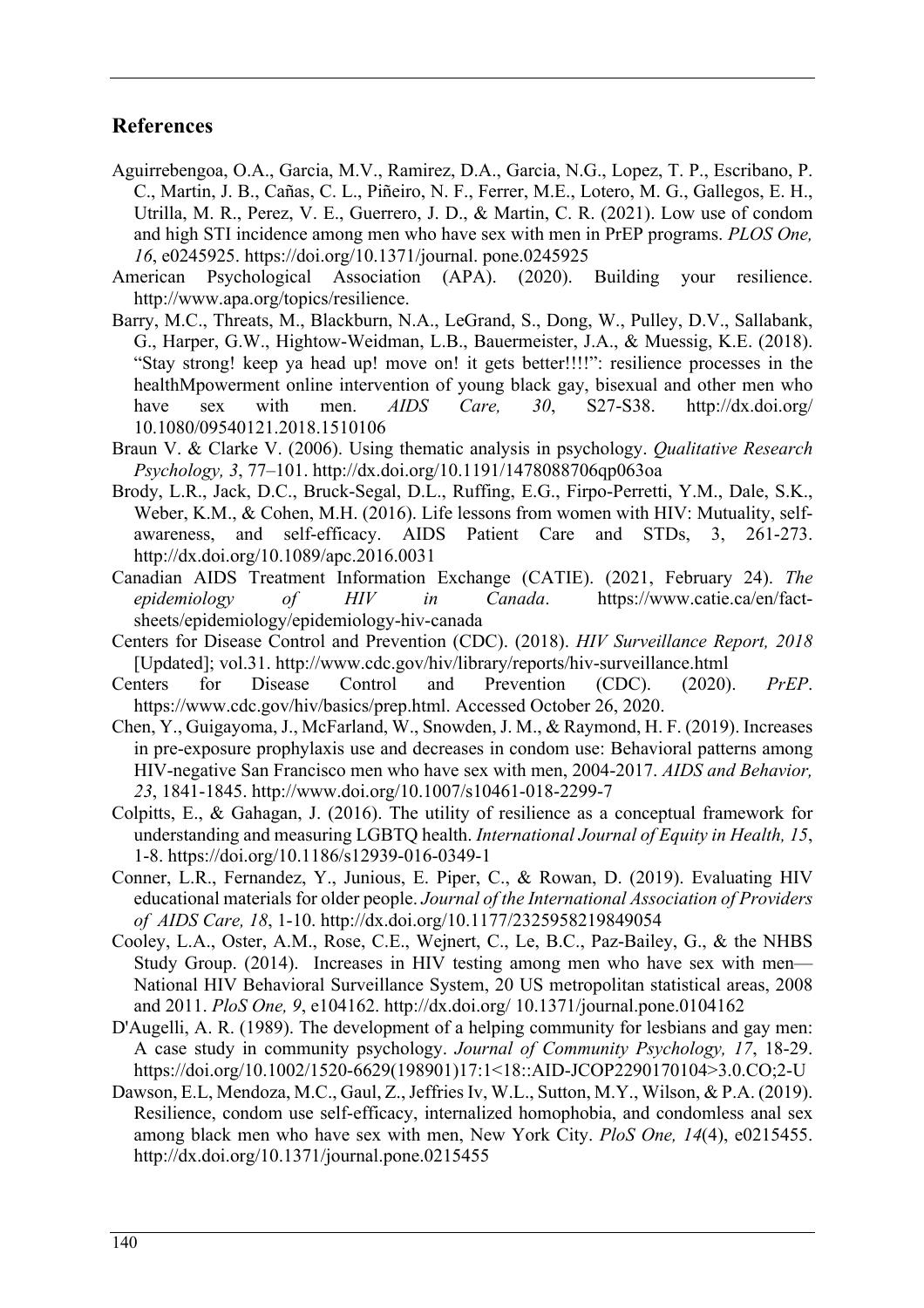- Durongritichai, V. (2012). Knowledge, attitudes, self-awareness, and factors affecting HIV/AIDS prevention among Thai university students. *Southeast Asian Journal of Tropical Medicine and Public Health, 43*, 1502.
- Eaton, A.D. (2019). Filmed simulation to train peer researchers in Community-Based Participatory Research. Social Work Research,43, 195–199. http://dx.doi.org/10.1093/swr/svz011
- Eaton, A.D., Ibañez-Carrasco, F., Craig, S., Carusone, S.C., Montess, M., Wells, G.A., & Ginocchio, G.F. (2018). A blended learning curriculum for training peer researchers to conduct community-based participatory research. *Action Learning: Research and Practice, 15*, 139-150. https://doi.org/10.1080/14767333.2018.1462143
- Eaton, A., Tsang, A., Craig, S., & Ginocchio, G. (2019). Peer researchers in post-professional healthcare: A glimpse at motivations and partial objectivity as opportunities for action researchers. *Action Research,* 17, 591–609. https://doi.org/10.1177/1476750318811913
- Emlet, C.A., Tozay, S., & Raveis, V.H. (2011). "I'm not going to die from the AIDS": Resilience in aging with HIV disease. *The Gerontologist, 51*, 101-111. http://dx.doi.org/10.1093/geront/gnq060
- Espinoza, P.R., & Verney, S.P. (2020). The underutilization of community-based participatory research in Psychology: A systematic review. *American Journal of Community Psychology, 0*, 1-15. https://doi.org/10.1002/ajcp.12469
- Fang, X., Vincent, W., Calabrese, S.K., Heckman, T.G., Sikkema, K.J., Humphries, D.L., & Hansen N.B. (2015). Resilience, stress, and life quality in older adults living with HIV/AIDS. *Aging and Mental Health, 19*, 1015-1021. http://dx.doi.org/10.1080/13607863.2014.1003287
- Fredriksen-Goldsen, K.I., Emlet, C.A., Kim, H.J., Muraco, A., Erosheva, E.A., Goldsen, J., & Hoy-Ellis, C.P. (2013). The physical and mental health of lesbian, gay male, and bisexual (LGB) older adults: The role of key health indicators and risk and protective factors. *The Gerontologist, 53*, 664-675. http://dx.doi.org/10.1093/geront/gns123
- Fredriksen-Goldsen, K.I., Kim, H.J., Bryan, A.E., Shiu, C., & Emlet, C.A. (2017a). The cascading effects of marginalization and pathways of resilience in attaining good health among LGBT older adults. *The Gerontologist, 57*, S72-S83. http://dx.doi.org/10.1093/geront/gnw170
- Fredriksen-Goldsen, K.I., Shiu, C., Bryan, A.E., Goldsen, J., & Kim, H. (2017b). Health equity and aging of bisexual older adults: Pathways to risk and resilience. *The Journals of Gerontology B: Psychological Sciences and Social Sciences, 72*, 468-478. http://dx.doi.org/10.1093/geronb/gbw120
- Garrido, R., Prado, M. A. M., & Chaparro, R. (2021). Diversity and equity in Ibero-American universities: An ecological analysis and proposals for action-research from Psychology. *Journal of Community and Applied Social Psychology,* 2021, 1-15 https://doi.org/10.1002/casp.2519
- Green, D.C. & Wheeler, E.M. (2019). A qualitative exploration of facilitators for health service use among aging gay men living with HIV. *Journal of the International Association of Providers of AIDS Care, 18*, 1-9. http://dx.doi.org/10.1177/2325958219880569
- Halkitis, P.N., Krause, K.D., & Vieira, D.L. (2017). Mental health, psychosocial challenges, and resilience in older adults living with HIV. *Interdisciplinary Topics in Gerontology and Geriatrics, 42*, 187-203. http://dx.doi.org/10.1159/000448564
- Handlovsky, I., Bungay, V., Oliffe, J., & Johnson, J. (2018) Developing resilience: Gay men's response to systemic discrimination. *American Journal of Men's Health, 12*, 1473-1485. http://dx.doi.org/10.1177/1557988318768607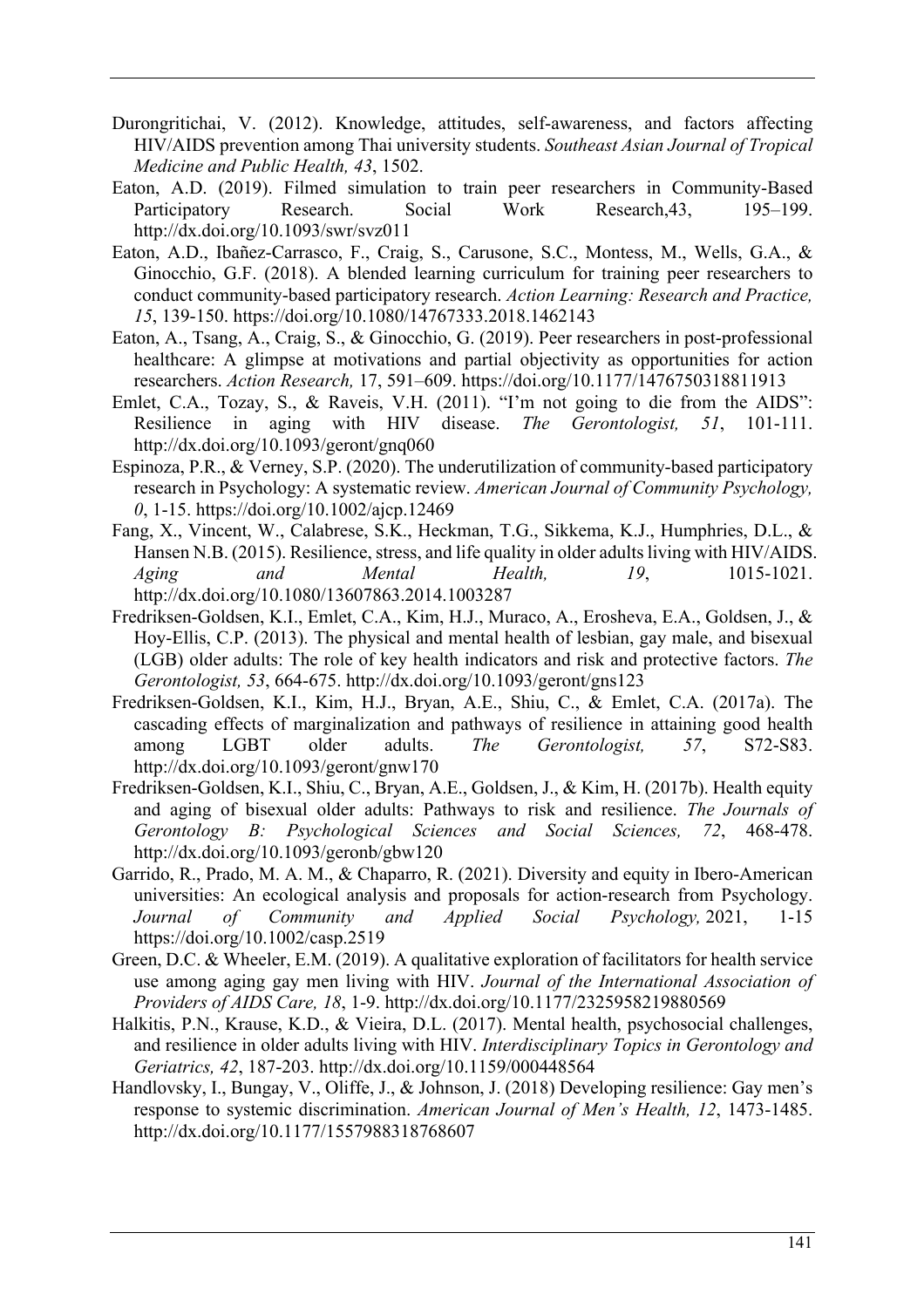- Harper, G.W., Bruce, D., & Hosek, S.G., (2014). Resilience processes demonstrated by young gay and bisexual men living with HIV: Implications for intervention. *AIDS Patient Care and STDs, 28*, 666-676. http://dx.doi.org/ 10.1089/apc.2013.0330
- Harper, G. W., Jamil, O. B., & Wilson, B. D. (2007). Collaborative community-based research as activism: Giving voice and hope to lesbian, gay, and bisexual youth. *Journal of Gay and Lesbian Psychotherapy, 11*, 99–119. https://doi.org/10.1300/J236v11n03\_06
- Henwood, K.L., & Pidgeon, N.F. (1992). Qualitative research and psychological theorizing. *British Journal of Psychology, 83*(1), 97-111. https://doi.org/10.1111/j.2044- 8295.1992.tb02426.x
- Hussen, S.A., Harper, G.W., Rodgers C.R., van den Berg, J.J., Dowshen, N., & Hightow-Weidman (2011). Cognitive and behavioral resilience among young gay and bisexual men living with HIV. *LGBT Health, 4*, 275-282. http://dx.doi.org/10.1089/lgbt.2016.0135
- Ibañez-Carrasco, F., Worthington, C., Rourke, S.B., & Hastings, C. (2020). Universities without walls: A blended delivery approach to training the next generation of HIV researchers in Canada. *International Journal of Environmental Research and Public Health, 17*, 1-12. http://dx.doi.org/10.3390/ijerph17124265
- Israel, B., Schulz, A., Parker, E., & Becker, A. (1998). Review of community-based research: Assessing partnership approaches to improve public health. Annual Review of Public Health, 19, 173–202. http://dx.doi.org/10.1146/annurev.publhealth.19.1.173
- Johnson, W.D., Diaz, R.M., Flanders, W.D., Goodman, M., Hill, A.N., Holtgrave, D., Malow, R., & McClellan, W.M. (2008). Behavioral interventions to reduce risk for sexual transmission of HIV among men who have sex with men. *Cochrane Database of Systematic Reviews, 3*, CD001230. http://dx.doi.org/1002/14651858.CD001230.pub2
- Jull, J., Giles, A., & Graham, I.D. (2017). Community-based participatory research and integrated knowledge translation: advancing the co-creation of knowledge. *Implementation Science, 12*, 150. http://dx.doi.org/10.1186/s13012-017-0696-3
- Kang, M., Skinner, R., & Usherwood, T. (2010). Interventions for young people in Australia to reduce HIV and sexually transmissible infections: A systematic review. *Sexual Health, 7*, 107-128. http://dx.doi.org/10.1071/SH09079
- Kaufman, M. R., Cornish, F., Zimmerman, R. S., & Johnson, B. T. (2014). Health behavior change models for HIV prevention and AIDS care: Practical recommendations for a multi-level approach. *Journal of Acquired Immune Deficiency Syndromes, 66*, S250. http://doi.org.10.1097/QAI.0000000000000236
- Liboro, R. M., Bell, S., Ranuschio, B., Barnes, L., Despres, J., Sedere, A., Puno, T., & Shuper, P.A. (2021a). Barriers and facilitators to promoting resilience to HIV/AIDS: A qualitative study on the lived experiences of HIV-positive, racial and ethnic minority, middle-aged and older men who have sex with men from Ontario, Canada. *International Journal of Environmental Research and Public Health*, *18*, 8084, 1- 18. https://doi.org/10.3390/ijerph18158084
- Liboro, R. M., Despres, J., Ranuschio, B., Bell, S., & Barnes, L. (in press). Forging resilience to HIV/AIDS: Personal strengths of middle-aged and older gay, bisexual, and other men who have sex with men living with HIV/AIDS. *American Journal of Men's Health*.
- Liboro, R. M., Yates, T. C., Bell, S., Ranuschio, B., Da Silva, G., Fehr, C., Ibañez-Carrasco, F., & Shuper, P. A. (2021b). Protective factors that foster resilience to HIV/AIDS: Insights and lived experiences of older gay, bisexual, and other men who have sex with men. *International Journal of Environmental Research and Public Health*, *18*, 8548, 1-18. https://doi.org/10.3390/ijerph18168548
- Liu, J.J., Reed, M., & Girard, T.A. (2017). Advancing resilience: An integrative, multi-system model of resilience. *Personality and Individual Differences, 111,* 111-118. http://dx.doi.org/10.1016/j.paid.2017.02.007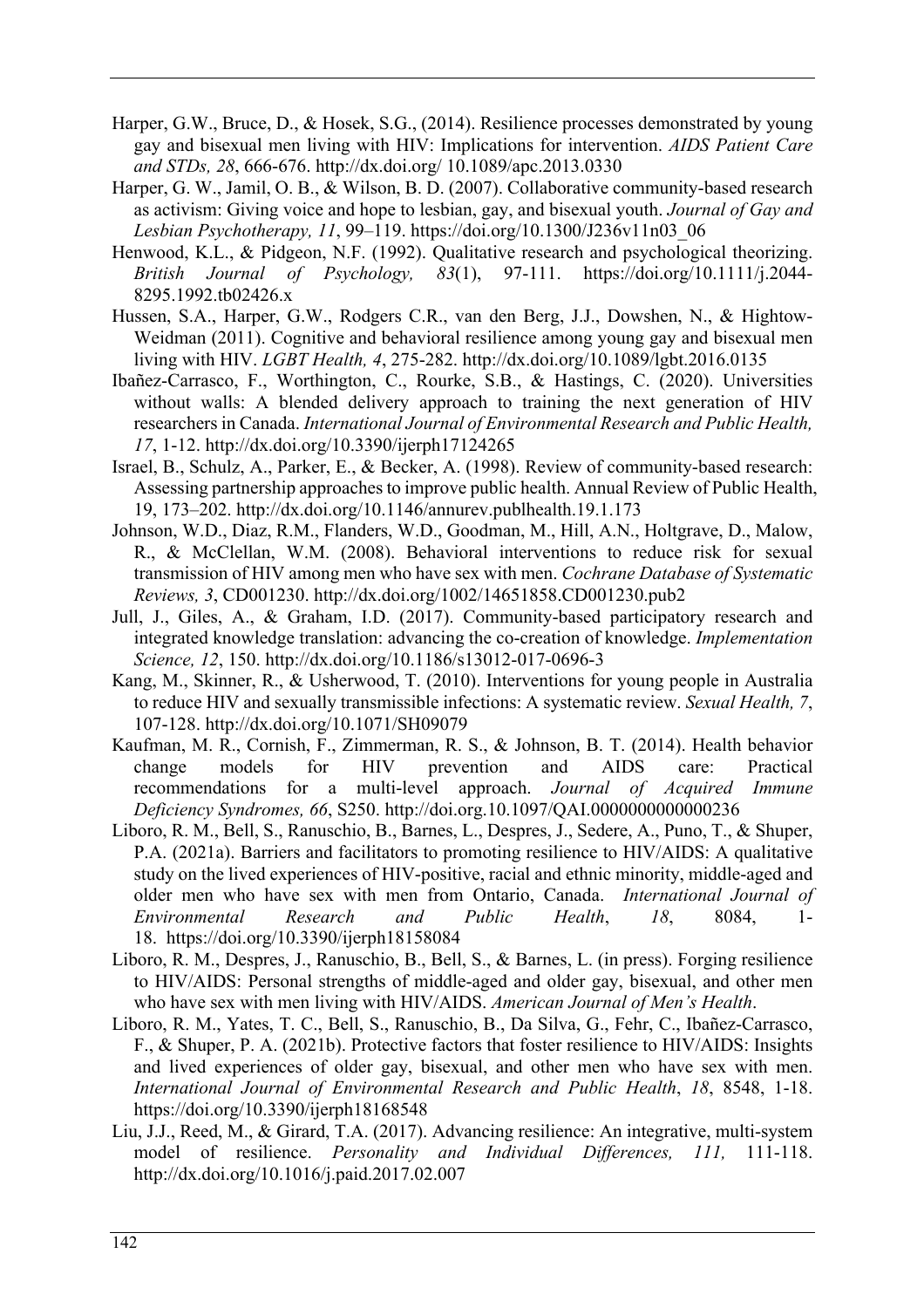- McNair, O.S., Gipson, J.A., Denson, D., (2018). The associations of resilience and HIV risk behaviors among black gay, bisexual, other men who have sex with men (MSM) in the Deep South: The MARI study. *AIDS and Behavior, 22*, 1679-1687. http://dx.doi.org/ 10.1007/s10461-017-1881-8
- Mitsch, A., Singh, S., Li, J., Balaji, A., Linley, L., & Selik, R. (2018). Age-associated trends in diagnosis and prevalence of infection with HIV among men who have sex with men — United States, 2008–2016*. Morbidity and Mortality Weekly Report, 67*, 1025–1031. http://dx.doi.org/10.15585/mmwr.mm6737a2
- Mustanski, B. S., Newcomb, M. E., Du Bois, S. N., Garcia, S. C., & Grov, C. (2011). HIV in young men who have sex with men: A review of epidemiology, risk and protective factors, and interventions. *Journal of Sex Research, 48*(2-3), 218- 253. https://doi.org/10.1080/00224499.2011.558645
- Noar, S.M., Black, H.G., & Pierce, L.B. (2009). Efficacy of computer technology-based HIV prevention interventions: a meta-analysis. *AIDS, 23*(1), 107-115. http://dx.doi.org/ 10.1097/QAD.0b013e32831c5500
- Orel, N.A., Wright, J.M., & Wagner, J. (2004). Scarcity of HIV/AIDS risk-reduction materials targeting the needs of older adults among state departments of public health. *The Gerontologist, 44*, 693-696 http://dx.doi.org/10.1093/geront/44.5.693
- Palys, T. (2008). Purposive sampling. In L.M. Given (Ed.) *The Sage Encyclopedia of Qualitative Research Methods* (Vol. 2,pp. 697-698). SAGE.
- Sharma, A., Kahle, E.M., Sullivan, S.P., & Stephenson, R. (2018). Birth cohort variations across functional knowledge of HIV prevention strategies, perceived risk, and HIVassociated behaviors among gay, bisexual, and other men who have sex with men in the United States. *American Journal of Men's Health, 12*, 1824-1834. http://dx.doi.org/ 10.1177/1557988318790875
- Smith, D.K., Herbst, J.H., Zhang, X., & Rose, C.E. (2015). Condom effectiveness for HIV prevention by consistency of use among men who have sex with men in the United States. *Journal of Acquired Immune Deficiency Syndrome, 68*(3), 337-344. http://dx.doi.org/10.1097/QAI.0000000000000461
- Spies, G. & Seedat, S. (2014). Depression and resilience in women with HIV and early life stress: Does trauma play a mediating role? A cross-sectional study. *BMJ Open, 4*, 1-7. http://dx.doi.org/10.1136/bmjopen-2013- 004200
- Stall, R., Mills, T.C., Williamson, J., Hart, T., Greenwood, G. Paul, J., Pollack, L., Binson, D., Osmond, D., & Catania, J.A. (2003). Association of co-occurring psychosocial health problems and increased vulnerability to HIV/AIDS among urban men who have sex with men. *American Journal of Public Health, 93*, 939-942. http://dx.doi.org/10.2105/ajph.93.6.939
- Vaughan, M. D., & Rodriguez, E. M. (2014). LGBT strengths: Incorporating positive psychology into theory, research, training, and practice. *Psychology of Sexual Orientation and Gender Diversity, 1*, 325-334. https://doi.org/10.1037/sgd0000053
- Wexler, L.M., DiFluvio, G., & Burke, T.K. (2009). Resilience and marginalized youth: Making a case for personal and collective meaning-making as part of resilience research in public health. *Social Sciences and Medicine, 69*, 565-570. http://dx.doi.org/10.1016/j.socscimed.2009.06.022
- Woodward, E.N., Banks, R.J., Marks, A.K., & Pantalone, D.W. (2017). Identifying resilience resources for HIV prevention among sexual minority men: A systematic review. *AIDS Behavior, 21*, 2860-2873. http://dx.doi.org/10.1007/s10461-016-1608-2
- Zhang, L., Li, X., Qiao, S., Zhou, y., Shen, Z., Tang, Z., Shah, I., & Stanton, B. (2015). The mediating role of individual resilience resources in stigma–health relationship among people